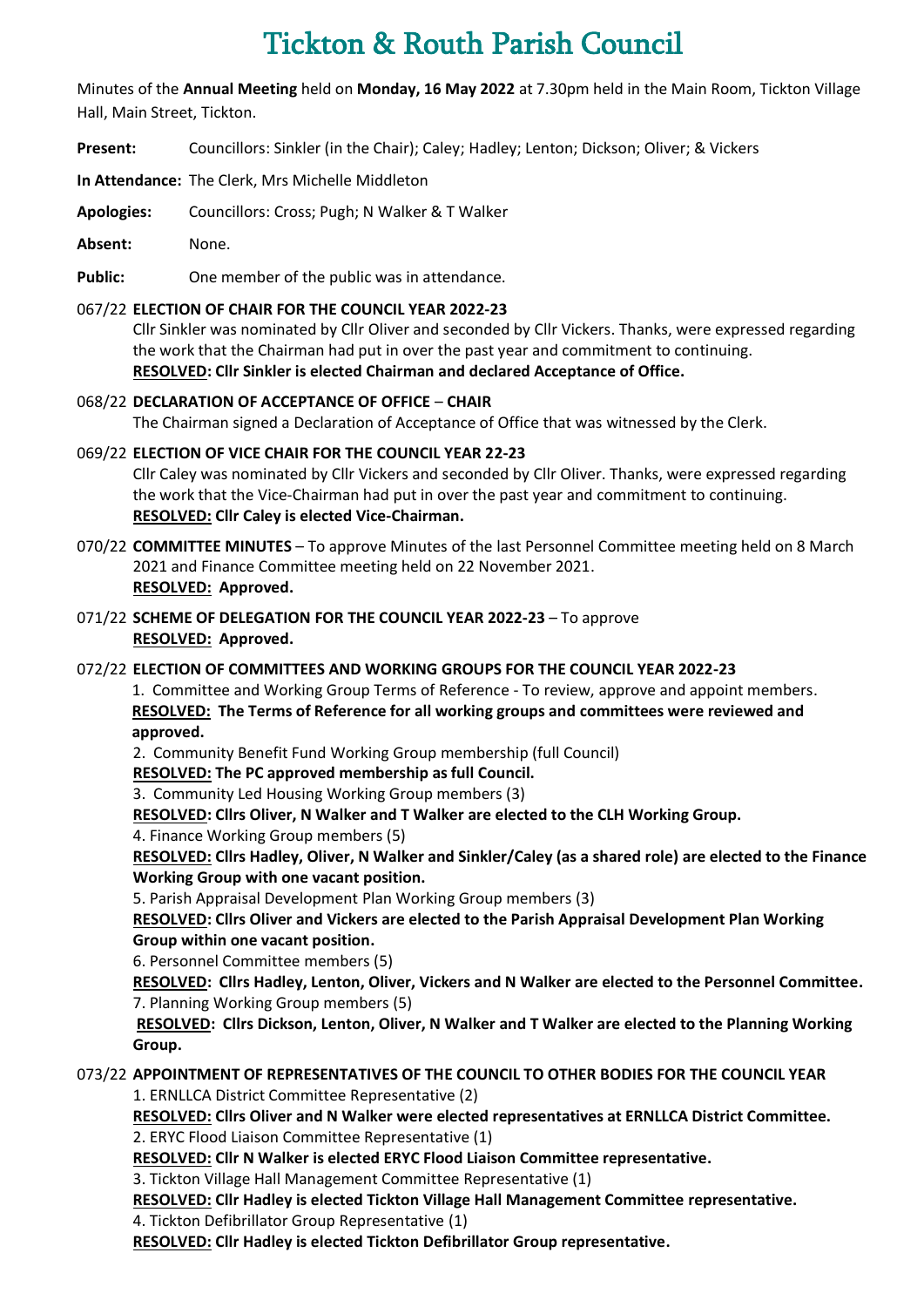5. ERYC Town & Parish Council Network Meetings Rep. (1) **RESOLVED: Cllr Oliver is elected ERYC Town & Parish Council Network representative.**

- 074/22 **APPOINTMENT OF FINANCIAL AUDIT REPRESENTATIVE FOR THE COUNCIL RESOLVED: Cllr Hadley is elected Financial Audit Representative.**
- 075/22 **APPOINTMENT OF INTERNAL AUDITOR FOR 2022-23 ACCOUNTS RESOLVED: Mr P Wright is appointed internal auditor.**
- 076/22 **TO APPOINT COUNCIL SIGNATORIES FOR THE FORTHCOMING YEAR ON ALL COUNCIL BANK ACCOUNTS RESOLVED: The PC appointed Cllrs Pugh, Sinkler and N Walker as bank signatories.**
- 077/22 **MEETING DATES FOR THE COUNCIL YEAR 2022-23 RESOLVED: The PC approved meeting dates: - 20 June; 18 July; 19 September; 17 October; 21 November; 12 December; 16 January; 20 February 20 March; 17 April and 15 May (Annual Council).**
- 078/22 **APPOINTMENT OF ROUTH WIND FARM COMMUNITY FUND REPRESENTATIVES FOR 2022-23**
	- Tickton Rep: Phillip Milnes (2<sup>nd</sup> term, year 2)
	- **•** Tickton Rep: Victoria Brooke (1<sup>st</sup> term, year 1)
	- Routh Rep: Simon Lloyd (2<sup>nd</sup> term, year 1)

**RESOLVED: It is agreed that Phillip Milnes and Simon Lloyd continue to stand as representatives and Victoria Brooke to replace Graham Jones at the end of May.**

079/22 **APPOINTMENT OF PARISH TRANSPORT CHAMPION FOR 2022-23 RESOLVED: Cllr Vickers is elected Parish Transport Champion.**

#### 080/22 **RECREATION GROUND TRUST**

1. To review and approve Terms of Reference

**RESOLVED: The Recreation Ground Trust Terms of Reference were reviewed and approved.** 

2. To review and approve arrangements for any works and associated costs by way of gift.

**RESOLVED: The PC reviewed arrangements and agreed to continue to pay for grounds maintenance and any associated works on the Recreation Ground held in Trust by way of gift.** 

- 081/22 **APOLOGIES -** Councillors: Cross; Pugh; N Walker & T Walker.
- 082/22 **DECLARATION OF INTEREST –** The Parish Councils (Model Code of Conduct)

To record any declarations of interest by any Member in respect of items for discussion on this agenda. Members declaring interests should identify the agenda item and type of interest being declared. **Cllrs Caley, Lenton and Sinkler as member of Routh Church and Cllr Hadley as representative of Tickton Village Hall declared a non-pecuniary interest relating to Agenda Item 26.3 and 26.7 (Minute Ref. 092/22 3. and 092/22 7.)** 

- 083/22 **TO RECEIVE THE EAST RIDING WARD COUNCILLOR(S) REPORT No report received.**
- 084/22 **MINUTES -** To approve the minutes of the Parish Council meeting held 11 April 2022. **RESOLVED: The minutes of the Parish Council meeting held 11 April 2022 were approved as a true and correct record.**
- 085/22 **COMMUNITY SAFETY -**To note any incidents/crimes reported. **No report received.**
- 086/22 **PLANNING**

**1. Planning and Tree Applications** – to consider and agree any additional response to the following application(s) and any that are received after publication of agenda.

**[22/00824/STPLF](https://newplanningaccess.eastriding.gov.uk/newplanningaccess/PLAN/22/00824/STPLF)** - Land East South West And West Of Tickton Bridge Plantations, Main Road, Routh **RESOLVED: The PC would like to see more screening on Carr Lane and substantial screening on Turf Gutter Drain (both marked 'yellow' on the attached plan) in order to satisfy comment c) previously submitted.**

**2. Planning Decisions** – to note any decisions received from ERYC.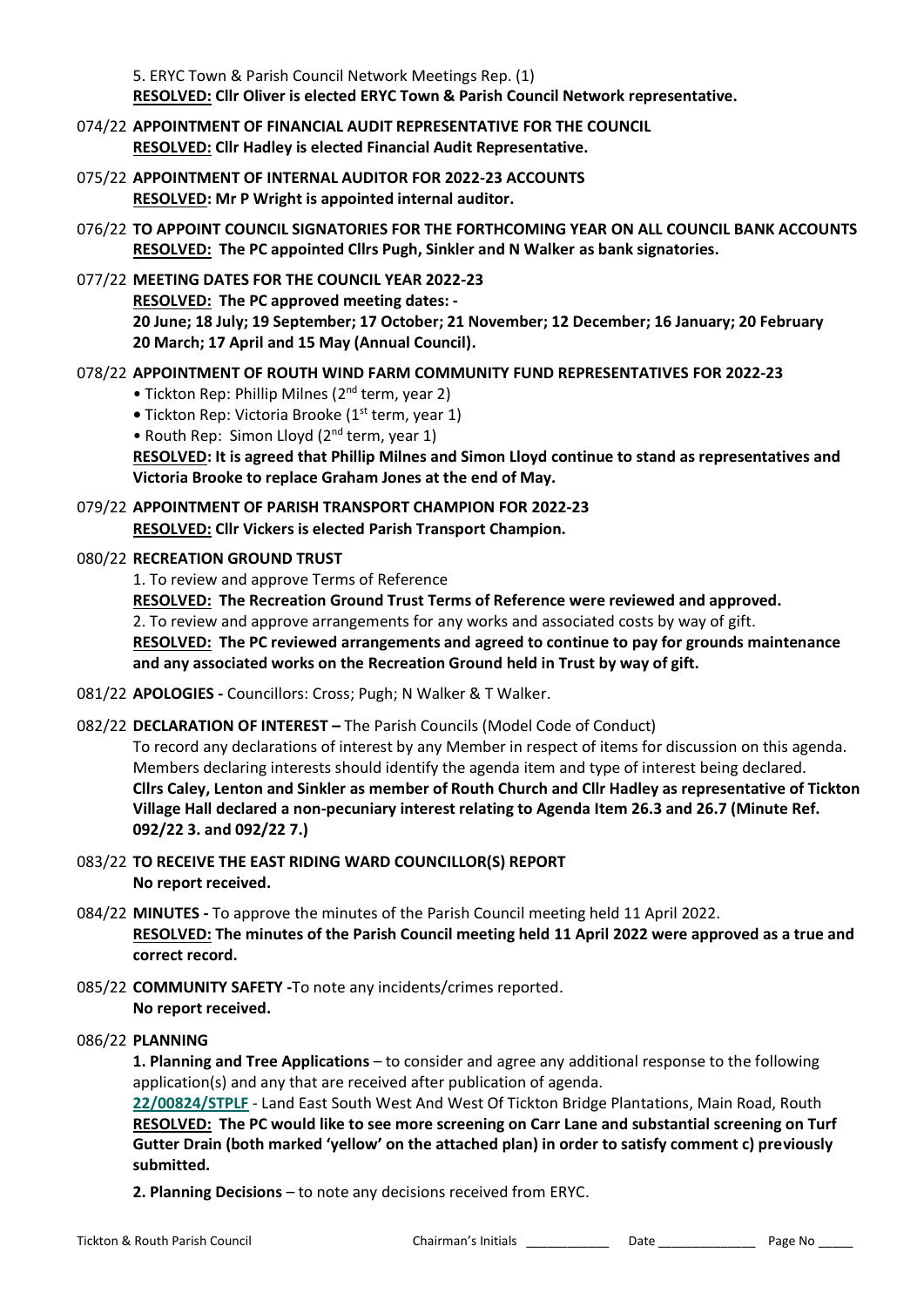**No Planning Decision received.**

**3. Eastern Area Planning Committee** – To note application to be considered on 16 May; **[21/01409/REM](https://newplanningaccess.eastriding.gov.uk/newplanningaccess/PLAN/21/01409/REM)** – Land South Of Avalon, Butt Lane, Tickton – Erection of 2 dwellings following Outline permission 19/03930/OUT (Layout, Access, Scale, Appearance and Landscaping – noted.

**4. Planning Appeal Hearing** – To consider comments to the Planning Inspectorate by 18 May 2022; **[APP/E2001/C/22/3295667](https://acp.planninginspectorate.gov.uk/ViewCase.aspx?Caseid=3295667&CoID=0)** - Land North of Red Cottage, 1 Weel Road, Tickton

**RESOLVED: The Parish Council support ERYCs Enforcement letter dated 11 April 2022 Reference: 22/00023/ENFORC and would like to re-iterate that this land is located within the Environment Agency Flood Zone rating 3.**

**5. Planning Enforcement -** To receive update and to consider any new matters. **Updates: -**

**1. Ref: 20/01294/BRCON3** - Land East Of The New Inn 31 Main Street - an extension of time has been granted to the planning application until the 19/05/2022 and ERYC is awaiting a flood risk assessment. **2. Ref: 22/00228/BRCON3** - 280 Hull Bridge Road - Application for the submission of materials has been submitted under 22/30108/CONDET which is currently under consideration.

**3. Ref: 22/00513/UNUSE3** - Little Storkhill Farm 223 Hull Bridge Road - Part 4, Class A of the General Permitted Development Order allows for temporary use of land, buildings and hard standing on adjacent land.

# 087/22 **PARISH MATTERS**

**1. Weel Climbing Frame** – To receive update.

## **RESOLVED: The PC agreed to review the removal of the play equipment on Weel Common on completion of the further consultation.**

# 088/22 **CORRESPONDENCE –** To consider and approve any actions relating to;

- **1. ERNLLCA & NALC:** Newsletter(s), Bulletin(s) & Finance Training noted.
- **2. EYCCG:** Newsletters noted.
- **3. ERYC:** Code of Conduct Training for all Town and Parish Councils on 22 June 2022 @ 7pm noted.
- **4. The East Riding Stages Rally 2023:** Invitation to attend meeting on 21 May 2022 @ 1pm noted.

## 089/22 **CLERKS REPORT**

1. To receive any delegated decisions since the last meeting;

| <b>Planning Enforcement</b> | Little Storkhill Farm, 223 Hull Bridge Road, Tickton - ERYC to investigate if planning    |  |  |  |  |
|-----------------------------|-------------------------------------------------------------------------------------------|--|--|--|--|
|                             | consent is required for the additional hardstanding.                                      |  |  |  |  |
| <b>Planning Enforcement</b> | 202 Hull Bridge Road – ERYC to investigate if planning consent is required for the shed   |  |  |  |  |
|                             | forward of the build line.                                                                |  |  |  |  |
| ERYC Highways/              | ERYC to investigate the large dip in road over Turf Gutter Drain on Weel Road for safety  |  |  |  |  |
| <b>Bridges Team</b>         | reasons. In the event that it turns out to be safe and solid. The PC to suggest that ERYC |  |  |  |  |
|                             | paint it as a speed hump (if is it to remain as hump) to continue to slow traffic down in |  |  |  |  |
|                             | what is a 30mph zone.                                                                     |  |  |  |  |

## 2. The following updates on outstanding resolutions was noted;

| Min. Ref | <b>Description</b>                                                                                                                                                                                                                                                                                                                                       |
|----------|----------------------------------------------------------------------------------------------------------------------------------------------------------------------------------------------------------------------------------------------------------------------------------------------------------------------------------------------------------|
| 119/21   | Butt Lane Trees - ERYC have investigated the Butt Lane drainage system. Further information                                                                                                                                                                                                                                                              |
|          | relating to the drainage network has been requested from the IBD.                                                                                                                                                                                                                                                                                        |
| 028/22   | <b>ERYC Jubilee Grant (commemorative coins)</b> – The coins have now been distributed to Tickton<br>Primary, Pre-school and Fir Trees nurseries. The community Jubilee Team included a notice in<br>their flyer inviting parents of children aged Birth to Primary Year 6 not registered at an<br>educational setting in the parish to apply for a coin. |
| 042/22   | Flood Alleviation - The PC received a PowerPoint regarding the River Hull Bathymetry from the<br>EA. The final page indicates that the EA is looking to remove some of the reed bed further<br>downstream around Sutton Bridge - this has not yet been confirmed and the EA need to obtain<br>funding and an Environmental Permit.                       |
|          | In regards to the potholes and undulations on Weel Road, the EA can assist ERYC in this matter<br>when requested by the Highways team.                                                                                                                                                                                                                   |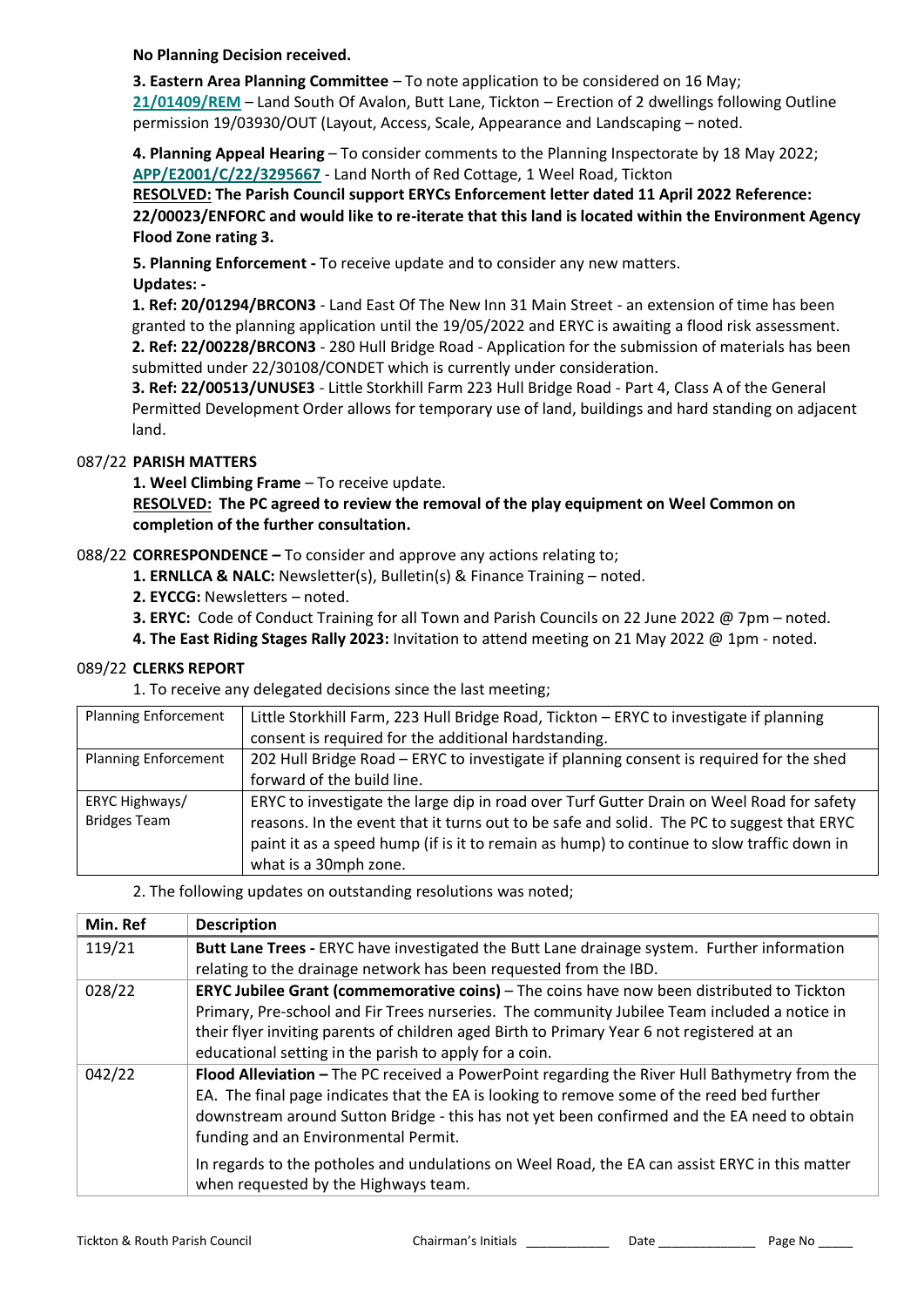| $043/225$ . | <b>Road Safety Concerns</b> – The PC is awaiting response to FOI request. |
|-------------|---------------------------------------------------------------------------|
| 045/22      | Humberside Police Community Payback Scheme - Acknowledgement received.    |

#### 3. The following resolutions were reported as completed;

| Min. Ref    | <b>Description</b>                                                                              |
|-------------|-------------------------------------------------------------------------------------------------|
| 144/21 2.1  | Chatty Bench - the hardstanding and bench installed and added to the Asset Register.            |
| 030/226.    | Salt Bin (Weel) - ERYC repositioned the bin away from the embankment for ease of use.           |
| 023/22      | 20/00001/REFUSE Land North West Of Red Cottage 1 Weel Road Tickton - The IDB is and will        |
|             | continue to monitor. The flow within the channel of the watercourse appears to be acceptable.   |
| 039/224.    | 20/00001/REFUSE Land North West Of Red Cottage 1 Weel Road Tickton - The clearing of the        |
|             | riparian watercourse was carried out by the IBD following the request of the Parish Council in  |
|             | order to assist several Tickton upstream property owners when the riparian owner could not be   |
|             | traced. The IBD will not pursue a refund on the monies spent carrying out this work due to the  |
|             | lapse in time and that that Board considers it would be difficult to successfully recover.      |
| $027/225$ . | First Aid Training - closed due to lack of interest.                                            |
| $027/225$ . | Routh Wind Farm Grant to improve the appearance of the village - submitted.                     |
| 063/22      |                                                                                                 |
| $043/225$ . | Proposed Solar Farm/Community Benefit Fund - The developer has informed that the PC is          |
|             | interested in being a stakeholder in any benefit fund subject to without prejudice discussions. |
| 055/22      | Planning Application 22/00824/STPLF - consultee comments submitted the ERYC.                    |
| 059/225. d) | St Pauls Green - Meeting arranged with PDWG and ERYC Grounds Team on 17.5.22.                   |
| 060/223.    | PSPO - Signage for entrances to MUGAs received from ERYC Dog Warden Service.                    |
| 064/224.    | Tickton Village Hall Jubilee Grant Application - Actioned.                                      |

#### 090/22 **JUBILEE GRANT APPLICATION**

**Tickton Pre-School & Play Pals Jubilee Event -** To receive application, consider and approve (S145). **RESOLVED: The PC approved the grant application and awarded £150.**

#### 091/22 **FINANCE 2021-22** – To review and approve;

#### **1. Internal Auditor's Letter Year Ending 31.3.22**

The Internal Audit Report Year Ending 31.3.22 received from Mr P Wright was noted.

#### **2. Governance Report**

The Governance report forms part of the Annual Return. Cllrs were asked to examine the return and approve the Governance Statement based on the knowledge of the workings of the Council; the review of effectiveness and specific evidential report produced by the Clerk.

#### **RESOLVED: The Governance Report was approved by the PC and signed by the Chairman and Clerk. 3. Accounting Statements**

The contents of the Accounting Statement were examined and the clerk outlined all assurances available to the Parish Council to validate the figures.

**RESOLVED: The Accounting Statement was approved by the PC and signed by the Chairman and Clerk. 4. Exercise of Public Rights**

**RESOLVED: The dates of the period for the exercise of public rights were approved to commence on Monday 13 June 2022 and ending on Friday 22 July 2022 (30 working days) as suggested by the External Auditor.**

#### 092/22 **FINANCE & GOVERNANCE 2022-23** – To review and approve;

1. Annual Rents, Agreements (Allotment, Defibrillators, Annual Play Inspection & Street Lighting) **RESOLVED: The PC approved 0% increase to allotment rent and defibrillator costs and approved the Annual Play Inspection rolling agreement and Street Lighting SLA.**

2. Direct Debit payments (ICO and NEST)

**RESOLVED: The PC approved DD payments to the ICO (Data Protection fee) and NEST.**

3. Community Grants to local groups

**RESOLVED: The PC approved the following Community Grants to local groups;**

**a) All Saints Church - Routh Community Emergency Shelter - £750**

**b) St Pauls Church - Wednesday Club and Youth Kaf - £750**

**c) Tickton Village Hall - CCTV Maintenance - £1250 (as approved in the Budget)**